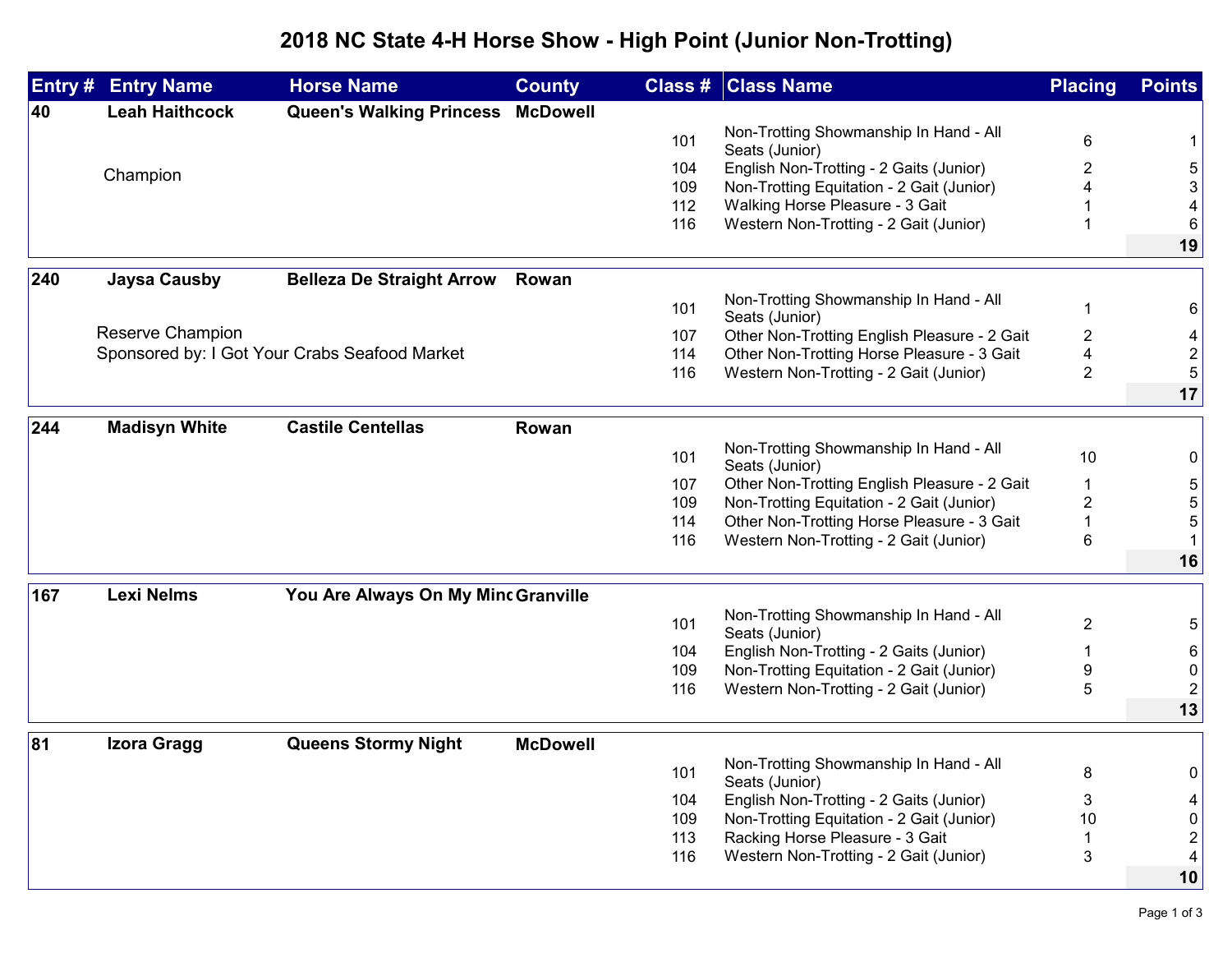| <b>Brinkley Dew</b><br><b>Jose's Rolling Thunder</b><br>Edgecombe<br>56<br>Non-Trotting Showmanship In Hand - All<br>101<br>4<br>Seats (Junior)<br>English Non-Trotting - 2 Gaits (Junior)<br>104<br>7<br>Non-Trotting Equitation - 2 Gait (Junior)<br>$\mathbf{1}$<br>109 | 3<br>9      |
|----------------------------------------------------------------------------------------------------------------------------------------------------------------------------------------------------------------------------------------------------------------------------|-------------|
|                                                                                                                                                                                                                                                                            |             |
|                                                                                                                                                                                                                                                                            |             |
|                                                                                                                                                                                                                                                                            |             |
|                                                                                                                                                                                                                                                                            |             |
|                                                                                                                                                                                                                                                                            |             |
| 169<br><b>Emma Wood</b><br>I'm June Cash<br><b>Granville</b>                                                                                                                                                                                                               |             |
| Non-Trotting Showmanship In Hand - All<br>101<br>5<br>Seats (Junior)                                                                                                                                                                                                       | 2           |
| English Non-Trotting - 2 Gaits (Junior)<br>104<br>4                                                                                                                                                                                                                        | 3           |
| Non-Trotting Equitation - 2 Gait (Junior)<br>109<br>6                                                                                                                                                                                                                      |             |
| Western Non-Trotting - 2 Gait (Junior)<br>116<br>4                                                                                                                                                                                                                         | 3           |
|                                                                                                                                                                                                                                                                            | 9           |
| <b>Hannah Twisdale</b><br><b>Blues Midnight Lady</b><br><b>Granville</b><br>153                                                                                                                                                                                            |             |
| Non-Trotting Showmanship In Hand - All<br>101<br>$\mathfrak{B}$<br>Seats (Junior)                                                                                                                                                                                          |             |
| 104<br>English Non-Trotting - 2 Gaits (Junior)<br>5                                                                                                                                                                                                                        |             |
| Non-Trotting Equitation - 2 Gait (Junior)<br>5<br>109                                                                                                                                                                                                                      |             |
| $\overline{7}$<br>116<br>Western Non-Trotting - 2 Gait (Junior)                                                                                                                                                                                                            |             |
|                                                                                                                                                                                                                                                                            | 8           |
| <b>Bailee Willis</b><br><b>Madison</b><br>300<br><b>Warren</b>                                                                                                                                                                                                             |             |
| Non-Trotting Showmanship In Hand - All<br>9<br>101<br>Seats (Junior)                                                                                                                                                                                                       |             |
| English Non-Trotting - 2 Gaits (Junior)<br>104<br>6                                                                                                                                                                                                                        |             |
| 109<br>Non-Trotting Equitation - 2 Gait (Junior)<br>3                                                                                                                                                                                                                      |             |
| 113<br>Racking Horse Pleasure - 3 Gait<br>$\overline{2}$                                                                                                                                                                                                                   |             |
| 116<br>Western Non-Trotting - 2 Gait (Junior)<br>9                                                                                                                                                                                                                         |             |
|                                                                                                                                                                                                                                                                            | 6           |
| 213<br><b>Temblorosa De Tornado</b><br><b>Union</b><br><b>Zackary Baucom</b>                                                                                                                                                                                               |             |
| Non-Trotting Showmanship In Hand - All<br>$\overline{7}$<br>101<br>Seats (Junior)                                                                                                                                                                                          |             |
| 107<br>Other Non-Trotting English Pleasure - 2 Gait<br>5                                                                                                                                                                                                                   |             |
| 109<br>Non-Trotting Equitation - 2 Gait (Junior)<br>7                                                                                                                                                                                                                      | 0           |
| Other Non-Trotting Horse Pleasure - 3 Gait<br>114<br>5                                                                                                                                                                                                                     |             |
| Western Non-Trotting - 2 Gait (Junior)<br>116<br>8                                                                                                                                                                                                                         |             |
|                                                                                                                                                                                                                                                                            | $\mathbf 2$ |